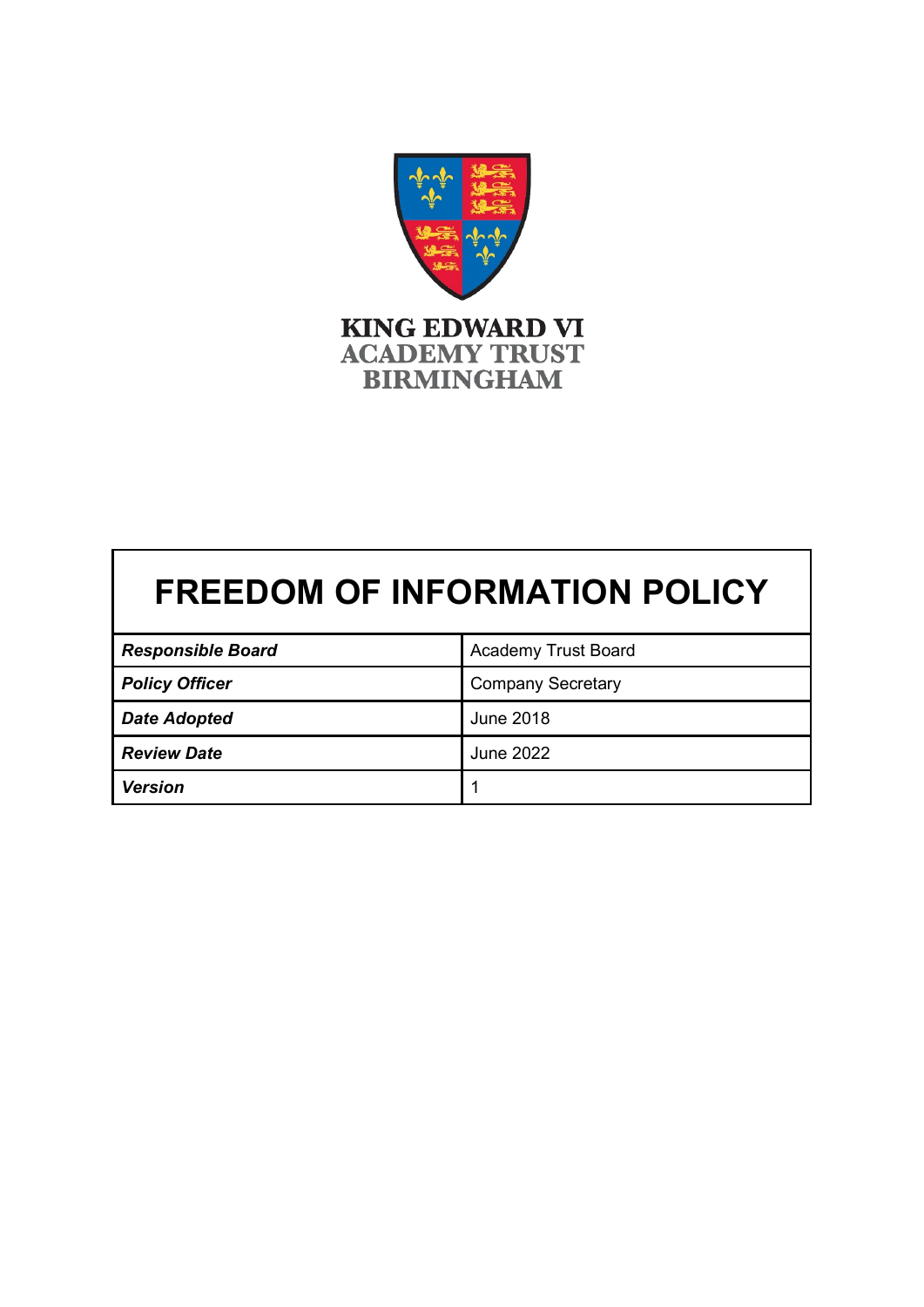## **1 INTRODUCTION**

1.1 King Edward VI Academy Trust Birmingham (the "Academy Trust") and its Academies are subject to the Freedom of Information Act 2000 ("FOI") as a public authority, and as such, must comply with any requests for information in accordance with the principles laid out in the Act.

## **2 WHAT IS A REQUEST UNDER FOI**

- 2.1 Any request for any information from the Academy is technically a request under the FOI, whether or not the individual making the request mentions the FOI. However, the ICO has stated that routine requests for information (such as a parent requesting a copy of a policy) can be dealt with outside of the provisions of the Act.
- 2.2 In all non-routine cases, if the request is simple and the information is to be released, then the individual who received the request can release the information, but must ensure that this is done within the timescale set out below. A copy of the request and response should then be sent to the Company Secretary (cosec@ske.uk.net).
- 2.3 All other requests should be referred in the first instance to the Company Secretary, who may allocate another individual to deal with the request. This must be done promptly, and in any event within 3 working days of receiving the request.
- 2.4 When considering a request under FOI, you must bear in mind that release under FOI is treated as release to the general public, and so once it has been released to an individual, anyone can then access it, and you cannot restrict access when releasing by marking the information "confidential" or "restricted".

# **3 TIME LIMIT FOR COMPLIANCE**

3.1 The Academy must respond as soon as possible, and in any event, within 20 working days of the date of receipt of the request. For an Academy, a "working day" is one in which pupils are in attendance, subject to an absolute maximum of 60 calendar days to respond.

# **4 PROCEDURE FOR DEALING WITH A REQUEST**

- 4.1 When a request is received that cannot be dealt with by simply providing the information, it should be referred in the first instance to the Company Secretary, who may re-allocate to an individual with responsibility for the type of information requested.
- 4.2 The first stage in responding is to determine whether or not the Academy "holds" the information requested. The Academy will hold the information if it exists in computer or paper format. Some requests will require the Academy to take information from different sources and manipulate it in some way. Where this would take minimal effort, the Academy is considered to "hold" that information, but if the required manipulation would take a significant amount of time, the requestor should be contacted to explain that the information is not held in the manner requested, and offered the opportunity to refine their request. For example, if a request required the Academy to add up totals in a spread sheet and release the total figures, this would be information "held" by the Academy. If the Academy would have to go through a number of spread sheets and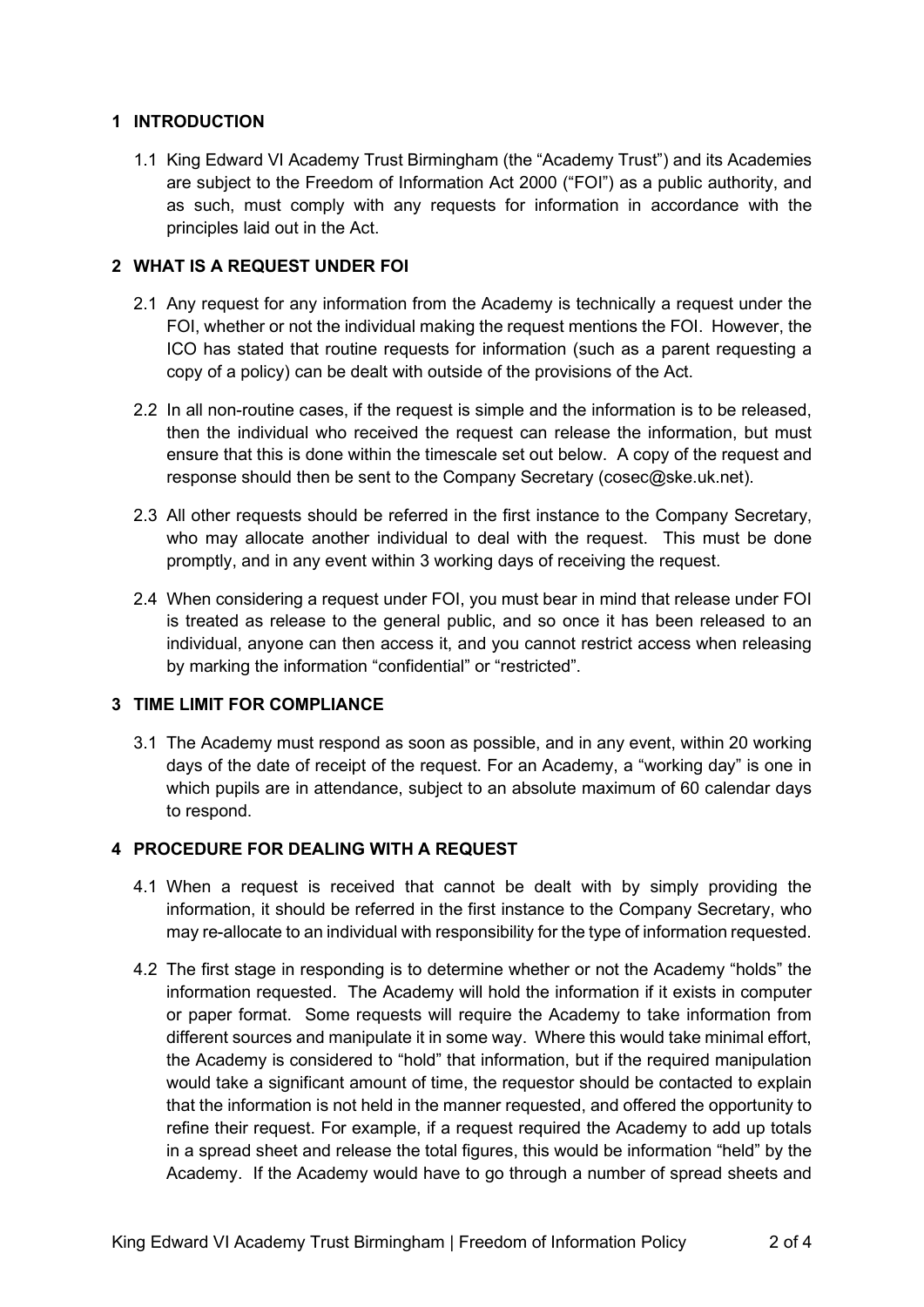identify individual figures and provide a total, this is likely not to be information "held" by the Academy, depending on the time involved in extracting the information.

- 4.3 The second stage is to decide whether the information can be released, or whether one of the exemptions set out in the Act applies to the information. Common exemptions that might apply include:
	- 4.3.1 Section 40 (1) the request is for the applicant's personal data. This must be dealt with under the subject access regime in the DPA, detailed in paragraph 9 of the DPA policy above;
	- 4.3.2 Section 40 (2) compliance with the request would involve releasing third party personal data, and this would be in breach of the DPA principles as set out in paragraph 3.1 of the DPA policy above;
	- 4.3.3 Section 41 information that has been sent to the Academy (but not the Academy's own information) which is confidential;
	- 4.3.4 Section 21 information that is already publicly available, even if payment of a fee is required to access that information;
	- *4.3.5 Section 22 – information that the Academy intends to publish at a future date;*
	- *4.3.6 Section 43 – information that would prejudice the commercial interests of the Academy and / or a third party;*
	- *4.3.7 Section 38 – information that could prejudice the physical health, mental health or safety of an individual (this may apply particularly to safeguarding information);*
	- *4.3.8 Section 31 – information which may prejudice the effective detection and prevention of crime – such as the location of CCTV cameras;*
	- *4.3.9 Section 36 – information which, in the opinion of the chair of governors of the Academy, would prejudice the effective conduct of the Academy. There is a special form for this on the ICO's website to assist with the obtaining of the chair's opinion.*
- 4.4 The sections 22, 43, 38, 31 and 36 mentioned in italics are qualified exemptions. This means that even if the exemption applies to the information, you also have to carry out a public interest weighting exercise, balancing the public interest in the information being released, as against the public interest in withholding the information.

#### **5 RESPONDING TO A REQUEST**

5.1 When responding to a request where the Academy has withheld some or all of the information, the Academy must explain why the information has been withheld, quoting the appropriate section number and explaining how the information requested fits within that exemption. If the public interest test has been applied, this also needs to be explained.